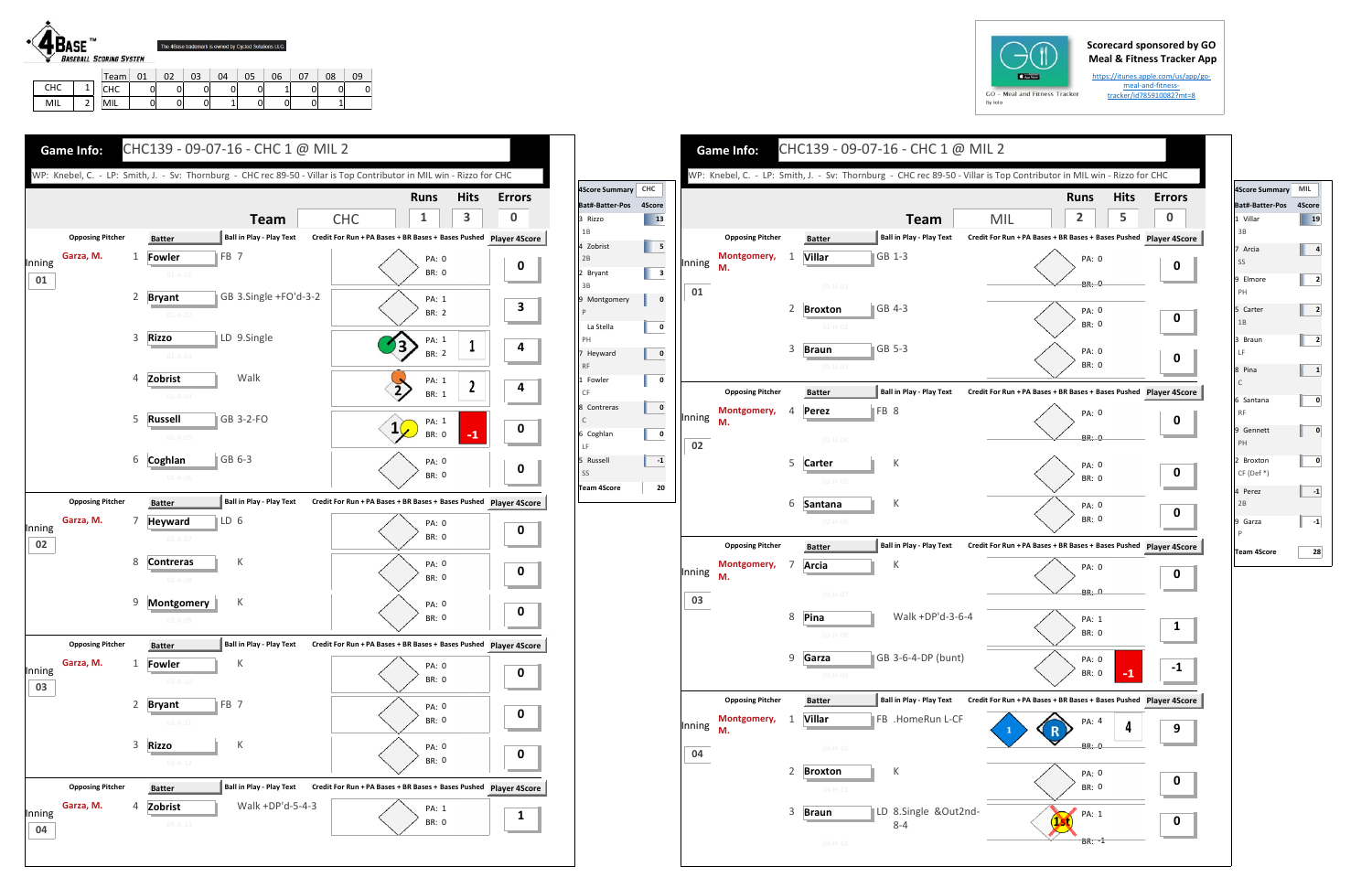## **Scorecard sponsored by GO Meal & Fitness Tracker App**

https://itunes.apple.com/us/app/go‐ meal‐and‐fitness‐ tracker/id785910082?mt=8

|              |                         | 4 | Perez                           | $K - 2 - 3$                     | PA:                                    |
|--------------|-------------------------|---|---------------------------------|---------------------------------|----------------------------------------|
|              |                         |   | $04 - H - 13$                   |                                 | BR:                                    |
|              | <b>Opposing Pitcher</b> |   | <b>Batter</b>                   | <b>Ball in Play - Play Text</b> | Credit For Run + PA Bases + BR Bases + |
| Inning       | Montgomery,<br>М.       | 5 | <b>Carter</b>                   | K                               | PA:                                    |
| 05           |                         |   | $05-H-14$                       |                                 | BR:                                    |
|              |                         | 6 | Santana<br>$05-H-15$            | GB 6-3                          | PA:<br>BR:                             |
|              |                         | 7 | Arcia<br>$05-H-16$              | Walk                            | PA:<br>1<br>BR:                        |
|              |                         | 8 | Pina<br>$05-H-17$               | GB 5-3                          | PA:<br>BR:                             |
|              | <b>Opposing Pitcher</b> |   | <b>Batter</b>                   | <b>Ball in Play - Play Text</b> | Credit For Run + PA Bases + BR Bases + |
| Inning<br>06 | Grimm, J.               | 9 | <b>Elmore</b><br>$06 - H - 18$  | GB 8.Single                     | PA:<br>BR:                             |
|              | Edwards, C.             | 1 | <b>Villar</b><br>$06 - H - 19$  | GB 5-3 ProdOut                  | PA:<br>BR:                             |
|              |                         | 2 | <b>Broxton</b><br>$06 - H - 20$ | К                               | PA:<br>BR:                             |
|              |                         | 3 | <b>Braun</b><br>$06 - H - 21$   | Walk (IBB)                      | PA:<br>1<br>BR:                        |
|              |                         | 4 | Perez<br>$06-H-22$              | LD <sub>3</sub>                 | PA:<br>BR:                             |
|              | <b>Opposing Pitcher</b> |   | <b>Batter</b>                   | Ball in Play - Play Text        | Credit For Run + PA Bases + BR Bases + |
| Inning<br>07 | Cahill, T.              | 5 | <b>Carter</b><br>07-H-23        | Walk +FO'd-5U                   | PA:<br>BR:                             |
|              |                         | 6 | Santana<br>$07 - H - 24$        | К                               | PA:<br>BR:                             |
|              |                         | 7 | <b>Arcia</b><br>$07 - H - 25$   | Walk                            | PA:<br>BR:                             |
|              |                         | 8 | Pina<br>07-H-26                 | GB 5U-FO                        | PA:<br>BR:                             |
|              | Wood, T.                | 9 | Gennett<br>$07 - H - 27$        | PU <sub>6</sub>                 | PA:<br>BR:                             |